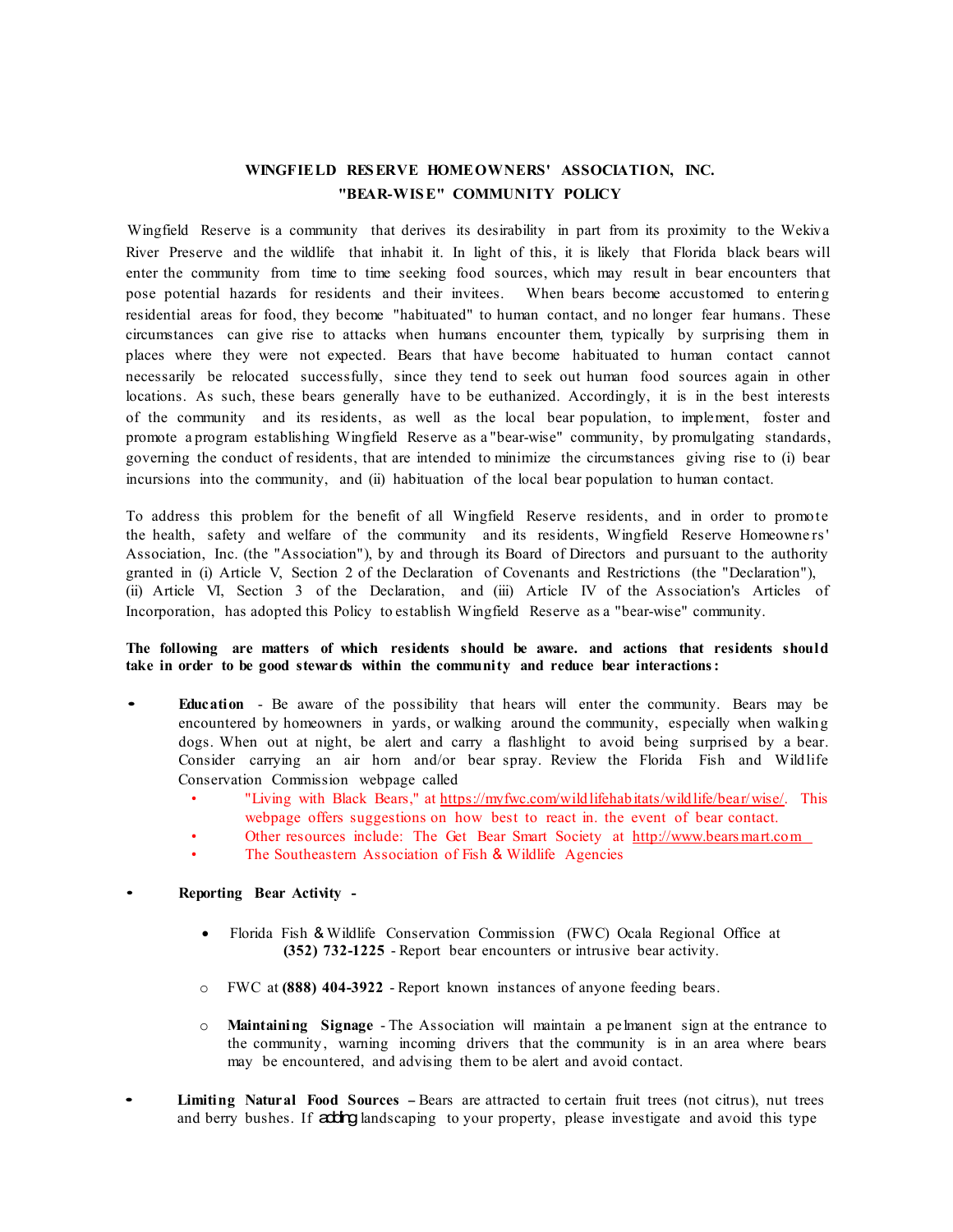of landscaping, keeping in mind that many plants produce berries or seeds that people don't eat, but bears do; so, select landscaping with care. Vegetable gardens, especially those containing potatoes and root vegetables such as carrots and beets, also attract bears; so those types of vegetables should be avoided in gardens. Fruit trees, nut trees, berry hushes and vegetable gardens should not be placed near w alkw ays, patios, porches or entranceways. Fruits, nuts, berries and vegetables should be collected when ripe, or if fallen. Birdfeeders are discouraged, hut if used, the birdseed and feeder should be brought indoors at night. If using a birdfeeder, quality birdseed without red millet seeds should he used, as most birds toss this type of seed out of the feeder, allowing it to accumulate on the ground and attract bears. The ground underneath birdfeeders should he kept free from accumulations of birdseed. The housing of domestic animals outside the home (such as in bird cages, rabbit cages, dog houses, etc.) should he avoided, but if done, then all pet enclosures should be secured to preclude access by bears.

- **Securing Garages. Patios and Porches** Bears enter garages , patios and porches looking for garbage, pet food and other attractants. While they are there, they may open cabinets, freezers and refrigerators looking for food, or even enter the house. Garage doors should be kept closed except when entering or exiting the garage or when the garage is occupied by people. BBQ grills should not be unattended while in use (since the scent is a bear attractant) and should be thoroughly cleaned after each use. Used plates, dishes, containers and glasses should be removed frompatios and porches promptly following use.
- **Securing vehicles** Bears are known to break into vehicles, especially when they smell food in them. You should not leave pet food, groceries, garbage, coolers or food products of any type or other scented items (like chapstick) in vehicles.

## **The following are requirements which will be enforced by the Association:**

- **Securing Human Food Sources** Residents may not feed wild animals of any kind, with the exception of birds, nor engage in conduct that attracts wild animals into the community. Do not leave food waste in areas that are accessible by wild animals, or allow wild animals to access trash cans, food waste, pet food, BBQ grills, refrigerators or freezers in garages, porches or patios. If pets are fed outside the house, pet food must be brought inside a secure structure (inaccessible by bears) after the pets are fed. Composting food waste is prohibited unless it is secured to preclude access by bears. Beekeeping attracts bears, and is prohibited. Salt and mineral blocks also attract bears, and are prohibited.
- **Use o f " Bear-Resi stant" Trash Cans** The Association will initially purchase and provide for each resident's use a single commercially manufactured " bear-resistant" trash can meeting the requirements of Seminole County and the applicable waste-hauler servicing the community, to be used for the disposition of household food waste. All food waste must be placed in a bear resistant trash can for pick-up by the waste-hauler. Other waste (i.e., non-food waste) may be placed in a regular trash can. The annual or periodic fee if any required by the waste-hauler to service each resident's bear-resistant trash can, shall be included in the assessments levied by the Association against the homeowners. Refuse cans containing food waste may not be put out for pick-up in advance of the morning of collection and may not remain at the street beyond the end of the day of pickup. Refuse cans used for food waste (even if empty) must be stored inside the garage, as they are a bear attractant. Bear-resistant trash cans provided by the Association are the property of the Association. Each initial resident's bearresistant trash can have a serial number indexed to that resident's address. If such a can is lost or damaged beyond use, it must be replaced by the resident at the resident's expense. When a resident sells their home, they must provide the purchaser with the seller's bear-resistant trash can. Any incoming purchaser who does not obtain the outgoing seller's bear-resistant trash can